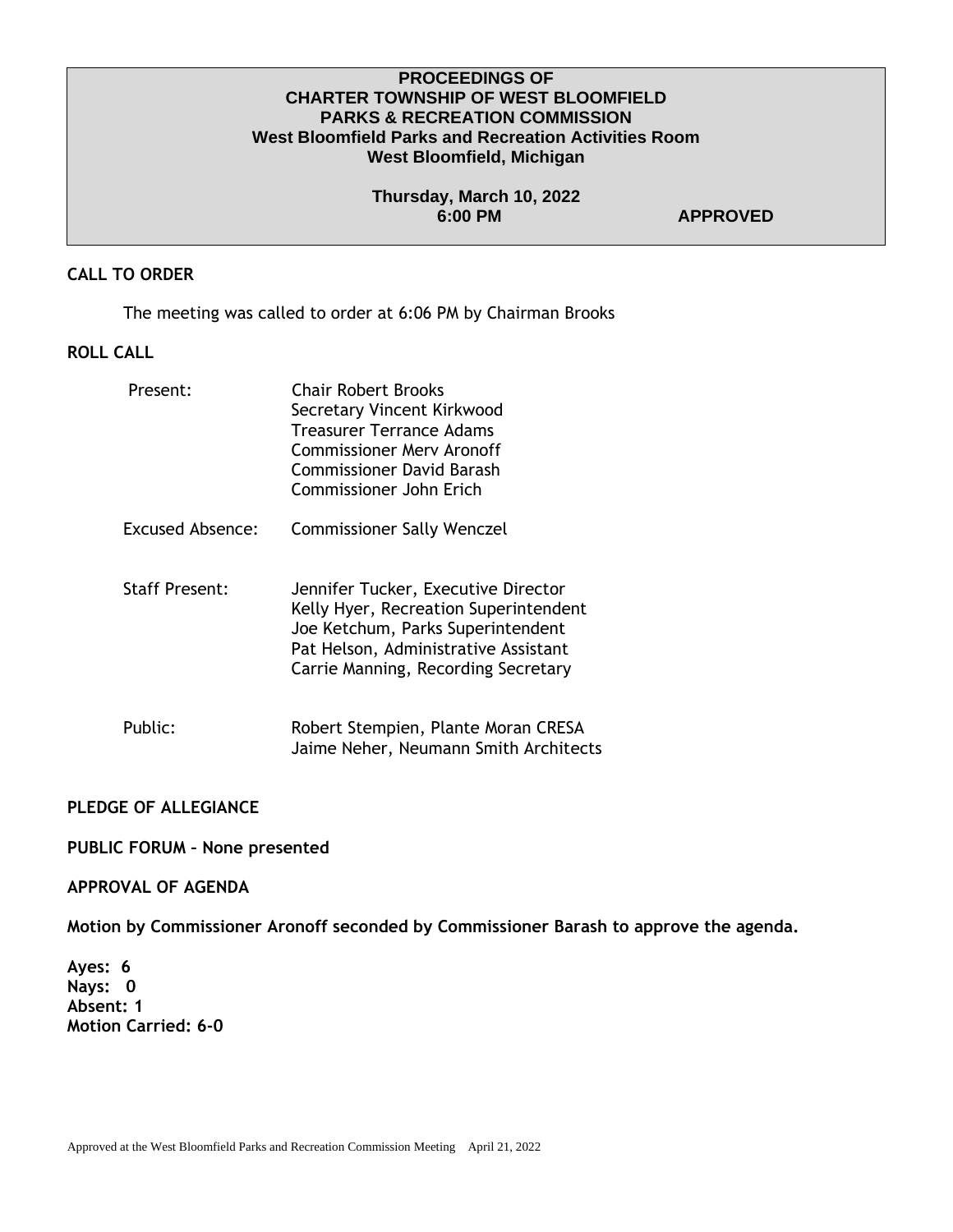### **ITEM 6 – Presentation by Robert Stempien of Plante Moran CRESA and Jaime Neher of Neumann Smith Architects regarding the Strategic Plan and Recreation Activities Center Needs Assessment Update**

Mr. Stempien presented a feasibility study regarding the need and potential costs for an 80,000 square foot recreation and activities center. Mr. Stempien presented metrics and a study of six nearby community/senior centers in the area. He then presented these findings to provide a potential cost for the construction and operation of a new center. Without a pool, construction would cost approximately \$350 to \$400 per square foot. The project costs would be \$420 to \$520 per square foot. Adding on a recreation pool to the building, which includes locker rooms, would run about \$550 per square foot for a 15,000 square foot pool and approximately \$450 per square foot for a 3500 square foot locker room (adding in 30% for additional costs) To add a recreation pool to the center would cost an estimated \$12.8 million. Adding on a 6000 square foot therapy pool would cost \$500 per square foot. Along with the costs for the locker rooms, the estimated cost to add a therapy pool to the center would be \$4.775 million. He estimated yearly building utility costs would be \$4 to \$5 per square foot with yearly staffing costs running anywhere from \$23 to \$25 per square foot. This would make the total yearly operating expenses approximately \$50 to \$55 per square foot including staffing. Mr. Stempien then discussed revenue that the Community/Senior Center could generate from memberships, exercise class offerings, facility rentals, and vending or concessions. He listed potential funding sources for this center which would be discussed later in the meeting.

Ms. Neher then presented her visioning of the new center, including brainstorming sessions held with and between Executive Director Tucker and her staff. The top items to come out of the brainstorming was the need for diverse gathering space, a community pool, and multi-generational spaces. Priorities included green spaces to harness the nature around the center, fitness and health, and a tie between educational and multi-generational spaces and last, a water element. Ms. Neher laid out her exhibit of where the footprint for the new center would lie in the West Bloomfield campus. Encompassing the current Parks & Rec building, it would extend in a linear design to the east to provide the least disruption to the existing woodlands and wetlands and to also include them as a focal point in the architecture and design of the building. She also noted that parking spaces had to be taken into consideration. With a building the size proposed, the recommended amount of parking spaces would be 400 spaces. After construction, the site plan would be shy around 200 spaces. Discussion points included building the center without the pool, which would save around 9,000 square feet and make more parking available. Historically, in the area, pools have not been successful, with centers often closing them and using the space in different ways. The cost and the timing of the project were discussed, costing approximately \$43 million, not taking in consideration the rising costs of construction and a shrinking bidding pool. The timing was laid out as 8-10 months for design and one to one and a half years for construction.

## **ITEM 7 – Consideration of Senior Services Facility Options**

Executive Director Tucker advised that the three-year lease for the Connect Senior Center space in the Orchard Mall is up for renewal on May 31<sup>st</sup>, 2022. They have been advised by the Orchard Mall management that they will not renew nor extend the current lease. Superintendent Hyer reported that the Connect Center occupies 7200 square feet it has hosted 252 classes since opening in January 2020 and currently has 338 members. Director Tucker explored several alternative options for the center including churches, commercial locations, recreation centers and parks in the area, other spaces available at Orchard Mall, and nearby office centers. Executive Tucker reported finding leases in the area running at \$17,000-\$20,000 per month. Director Tucker presented the three most viable options.

The first option would be a one-year agreement with the West Bloomfield School District to occupy an approximately 16,450 square foot section at Abbott Middle School. Abbott Middle School is being decommissioned as of June 17th. 2022. The school district would only charge utilities for rent. The area in the school would require minor reconfiguration including paint, carpet, and a reception desk. The area includes some office spaces, a large room used as the current chorus and orchestra room and gym. The WBPRC would look into a short-term lease agreement with Orchard Mall for space during the interim time needed between the end of the school year and approximately September to make the minor upgrades at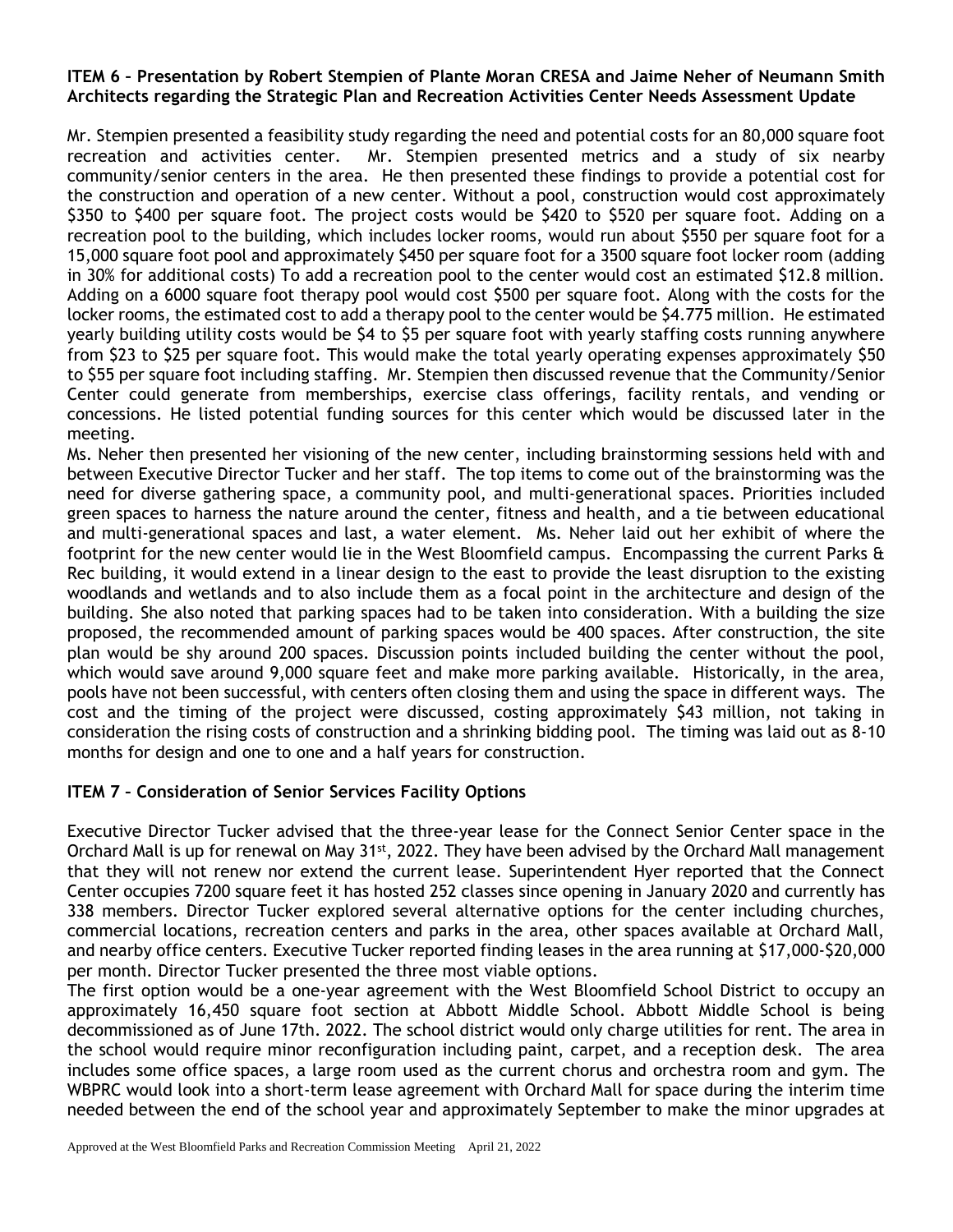the middle school. The positives would be the amount of space available for all the activities offered on the program, available office space, and financial advantage to just paying for utilities in the area Connect would occupy and minimal work needed to reconfigure the space to the needs of Connect as well as a partnership with the school district. The negatives are the need for interim space needed between May 31, 2022, and the time the Abbott space is ready and only having a firm one-year agreement in place. A new school Superintendent is being elected and any future beyond the one-year agreement would depend on the new superintendent's Master Plan for the district, including the school.

The second option would be to move Connect to the Parks and Rec building and find other office space for the current admin in the building. Director Tucker did remind the Commission about the expense of leases in the area and the unknown length of time this would be until the completion of the proposed Recreation Activities Center.

The third option would be to lease other space from Orchard Mall. There are two spaces available: one that used to be the Sav-On Drugs with additional square footage, but this space would require extensive remodeling and reconfiguration to become usable space. The second is a smaller space than the current Connect but Mall management would offer for around \$1,500 per month. After questions and discussion, it was agreed that neither of these options would work well.

The Commission and the Staff talked about each of the options extensively. All the questions were answered, and the discussion focused on all aspects of the options. It was agreed that the focus of the move was to cause as little disruption to the Connect staff and its members as possible. It was also important to keep a positive view of the move for marketing and public relations.

After much conversation, a fourth option was developed. It was proposed that Connect would move to the current Parks & Recreation building and the current Parks & Recreation admin staff would move into the office space at Abbott Middle School. This would allow the WBPRC to move into a partnership with the West Bloomfield School District and the possibility to extend the one-year agreement when the new Superintendent of the school district was determined. Having the extra space at Abbott would allow for the Connect activities that the Parks & Rec building couldn't accommodate, such as pickleball, badminton and the stretch  $\hat{a}$  tone classes. The office type space at the school would take little renovation to be used as office space for the admin and staff. This would be a favorable move for the staff and for the members as it would offer more space for the activities that require more space and put the WBPRC in better position for a longer agreement. Next steps were determined to be: Obtain the one-year agreement from the School District for the Abbott Middle School space to be used for Parks & Rec staff and admin as well as the larger space to be used for Connect activities. The existing Parks & Rec building would be reconfigured to host the other Connect activities at a limited capacity until the Abbott space could be configured for the Admin and Staff.

**Motion by Commissioner Barash, seconded by Commissioner Aronoff to move Connect to the Parks & Rec building and to have WBPRC admin secure space at Abbott.**

**After further discussion, the motion was then amended by Commissioner Barash and seconded by Commissioner Aronoff for WBPRC to move forward to secure available space at Abbott Middle School to use it at their discretion.** 

**Ayes: 5 Nays: 1 Absent: 1 Motion Carried 5-1**